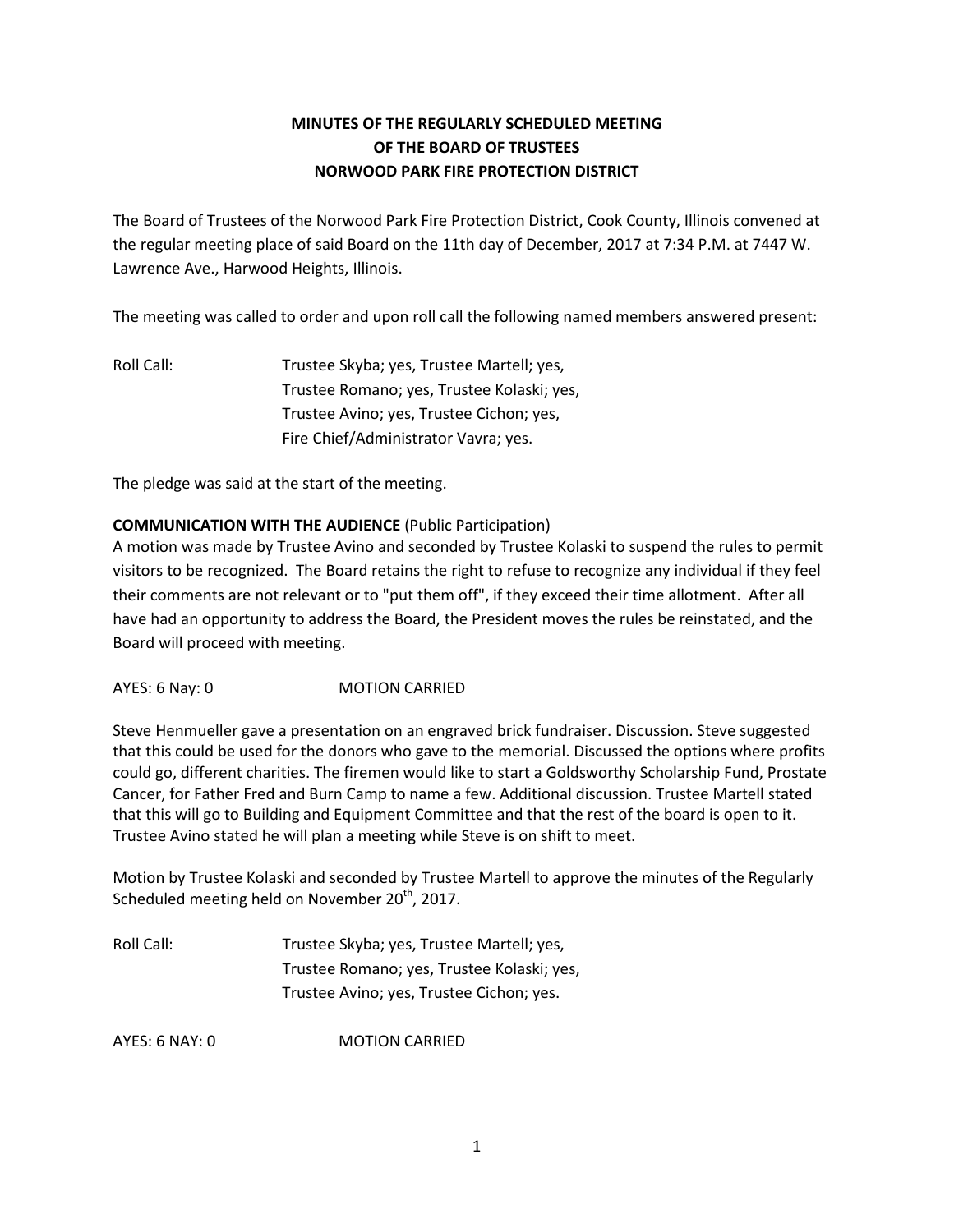Motion by Trustee Romano and seconded by Trustee Avino to approve the minutes of the Special meeting held on November 27<sup>th</sup>, 2017.

Roll Call: Trustee Skyba; yes, Trustee Martell; yes, Trustee Romano; yes, Trustee Kolaski; yes, Trustee Avino; yes, Trustee Cichon; yes.

AYES: 6 NAY: 0 MOTION CARRIED

Motion by Trustee Kolaski and seconded by Trustee Cichon to approve and keep closed the minutes of the Closed Session meeting held on November 20<sup>th</sup>, 2017.

Roll Call: Trustee Skyba; yes, Trustee Martell; yes, Trustee Romano; yes, Trustee Kolaski; yes, Trustee Avino; yes, Trustee Cichon; yes.

AYES: 6 NAY: 0 MOTION CARRIED

Motion by Trustee Martell and seconded by Trustee Cichon to approve and keep closed the minutes of the Closed Session meeting held on November 27<sup>th</sup>, 2017.

Roll Call: Trustee Skyba; yes, Trustee Martell; yes, Trustee Romano; yes, Trustee Kolaski; yes, Trustee Avino; yes, Trustee Cichon; yes.

AYES: 6 NAY: 0 MOTION CARRIED

Motion by Trustee Romano and seconded by Trustee Kolaski to approve payment of all current disbursements in the amount of \$428,291.21.

Trustee Martell asked Chief Vavra about certain checks.

Roll Call: Trustee Skyba; yes, Trustee Martell; yes, Trustee Romano; yes, Trustee Kolaski; yes, Trustee Avino; yes, Trustee Cichon; yes.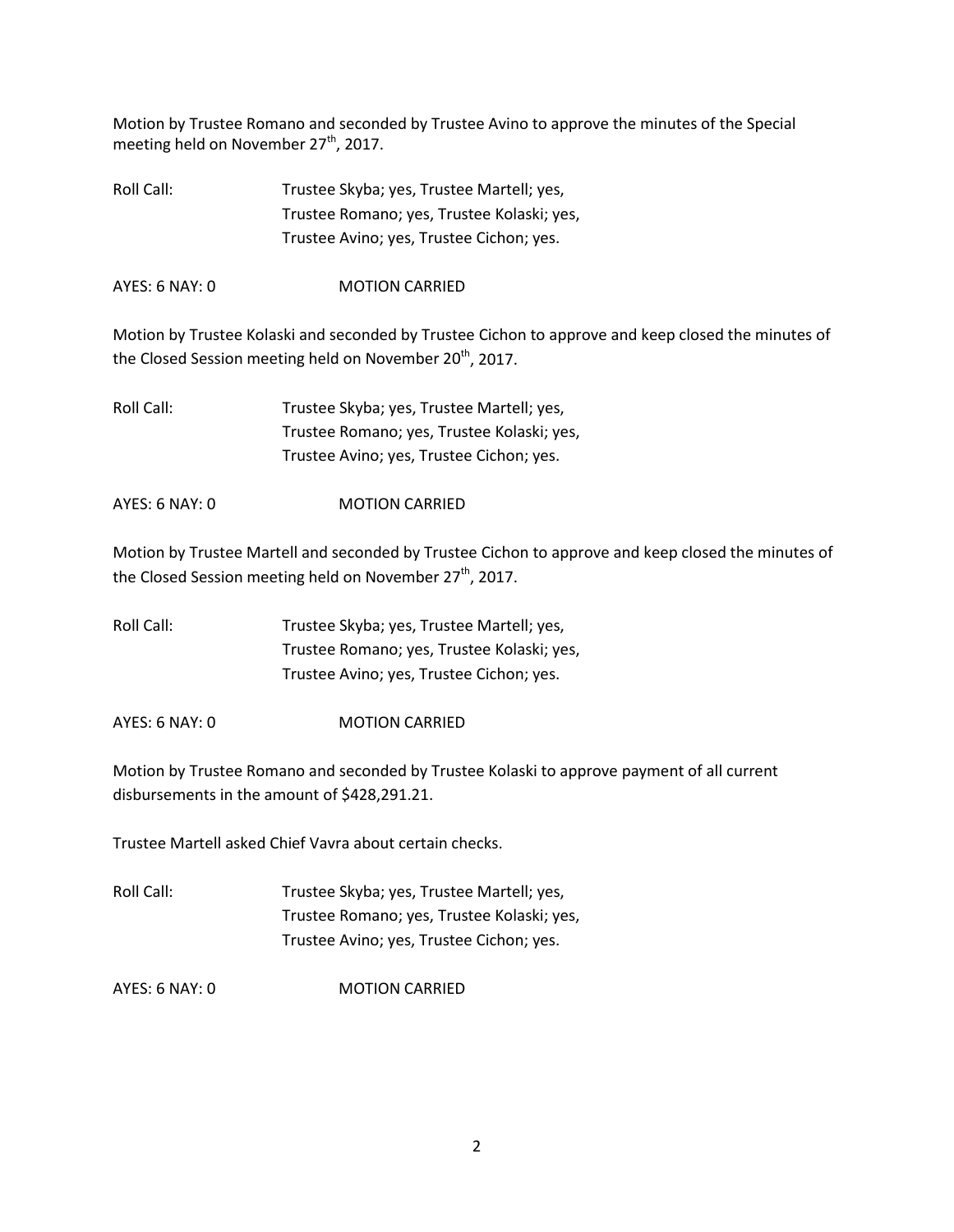#### **TREASURER'S REPORT**

# Schedule of Assets (Arising from Cash Transactions) November 30<sup>th</sup>, 2017

| Assets                                                       |                |
|--------------------------------------------------------------|----------------|
| Checking and money market accounts (interest rate-APY):      |                |
| Byline Bank checking #4303503 (0.046%)                       | 12,626.71      |
| Byline Bank money market #4303498                            | 92,648.21      |
| Byline Bank ambulance billing money market #4304492 (0.295%) | 938,273.93     |
| Byline Bank-Medical #1003102                                 | 3,028.94       |
| Byline Bank- FSA #9990034868                                 | 1,503.97       |
| Total checking and money market accounts                     | \$1,048,081.76 |
| Certificates of deposit (interest rate and maturity):        |                |
| Belmont Bank (1.25%, 09/10/18)                               | 641,408.41     |
| Belmont Bank (1.00% 08/05/18)                                | 129,198.55     |
| Belmont Bank (1.35% 06/23/18)                                | 435,648.51     |
| Belmont Bank (1.05%, 12/29/17)                               | 206,903.44     |
| Belmont Bank (1.00% 08/21/18)                                | 536,545.22     |
| Belmont Bank (1.00% 07/19/18)                                | 379,082.81     |
| Total certificates of deposit                                | 2,328,786.98   |

Total checking, money market and certificates of deposit  $\frac{1}{2}$  \$ 3,376,868.74

Motion by Trustee Martell and seconded by Trustee Avino to approve the Treasurer's report as presented from the Financial Statement for November 2017.

Trustee Romano stated that the CD that is maturing will need to be used to cover our operating expenses. Our ambulance billing revenue has been higher the last few months. Chief stated it is due to a better computer relationship with Resurrection where most of our patients go. Right now we are running a \$31,000 deficit through the month of November and we still have a few months until we will start receiving tax money.

| Roll Call: | Trustee Skyba; yes, Trustee Martell; yes,  |
|------------|--------------------------------------------|
|            | Trustee Romano; yes, Trustee Kolaski; yes, |
|            | Trustee Avino; yes, Trustee Cichon; yes.   |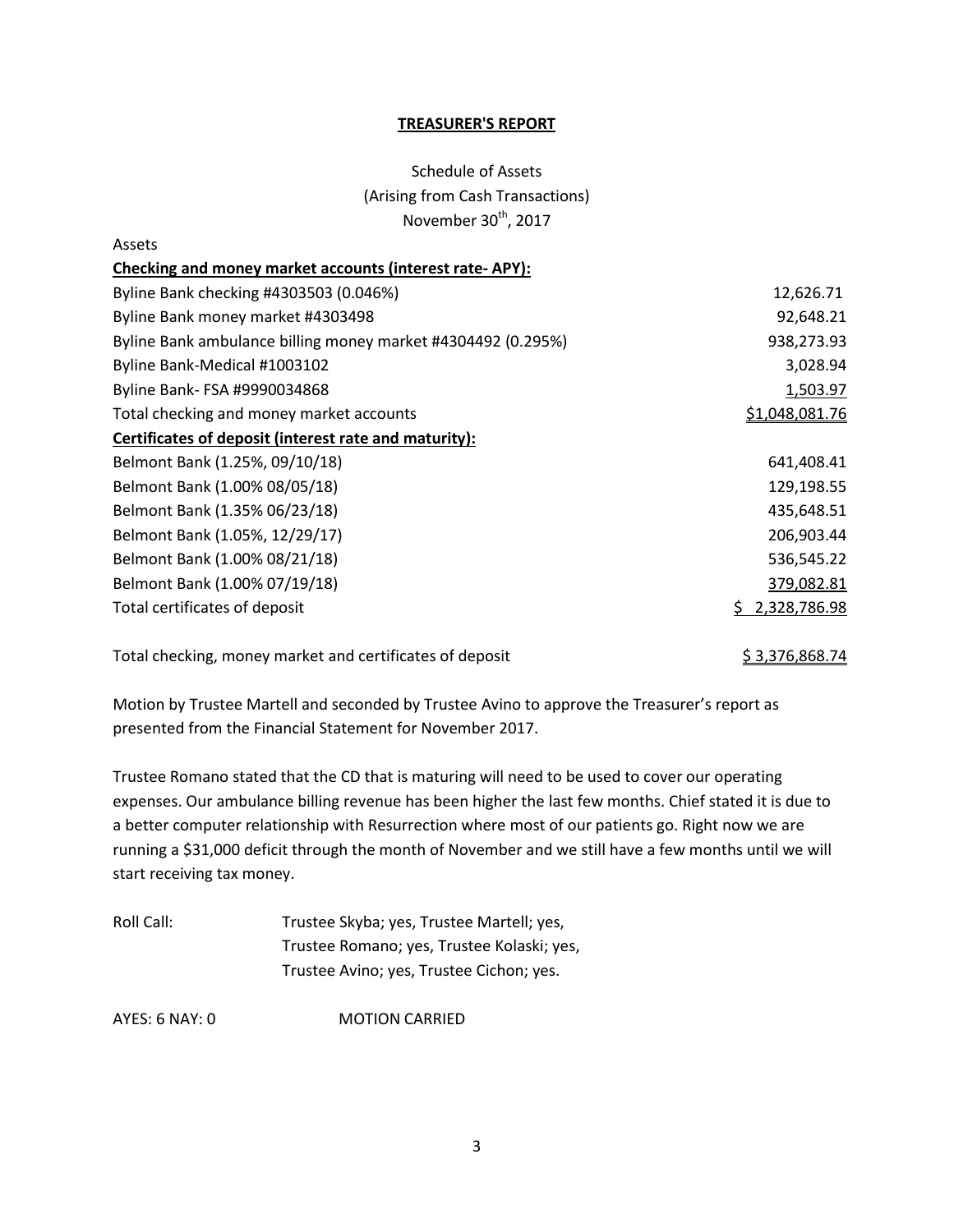# **Chiefs' Report:**

Chief Vavra stated that his report was given to all trustees.

Chief Vavra stated that he and Cyndi learned a lot at the IMTA conference and networked with some key people.

Chief stated he added some additional reports. We are not able to gather information as easy as we would like.

There is an officer's meeting tomorrow morning. Training and inspections are two main topics we will be discussing.

Discussion on different reports received in the past and what the plan is to how they will be received in the future.

Trustee Martell stated he found the old reports important because the information was used to make decision. Discussion.

Chief explained how there are multiple programs used that do not talk to each other and therefore makes it difficult to come up with a good report.

Trustee Martell wants a report every month, even if it is the old way until a new report is created.

Motion by Trustee Kolaski seconded by Trustee Cichon to approve the Chief's report for November 2017.

AYES: 6 NAY: 0 MOTION CARRIED

**President's Report:** Trustee Martell stated he wishes everyone a Merry Christmas and a Happy New Year. There is an opening for Trustee and Commissioner, we will review and discuss in Closed Session.

### **Committee Reports:**

Finance & Information Technology Committee- Trustee Romano stated they met a couple times. They spent most of the time on the audit. There were some changes but nothing drastic. Justin from Knutte was very receptive. Verified the Levy and Order of Direction.

Building and Equipment Committee- Trustee Martell asked if Trustee Avino and Cichon met. Trustee Avino stated they did not but will soon. Trustee Martell asked them to meet and review the capital plan and see what was done and what needs to be done in 2018. That information will help the finance committee and the board.

Policy Committee- Trustee Kolaski stated he will schedule a meeting after the first of the year and start reviewing sections of the policy manual. He will ask all board members to look at that time to see if they recommend any changes.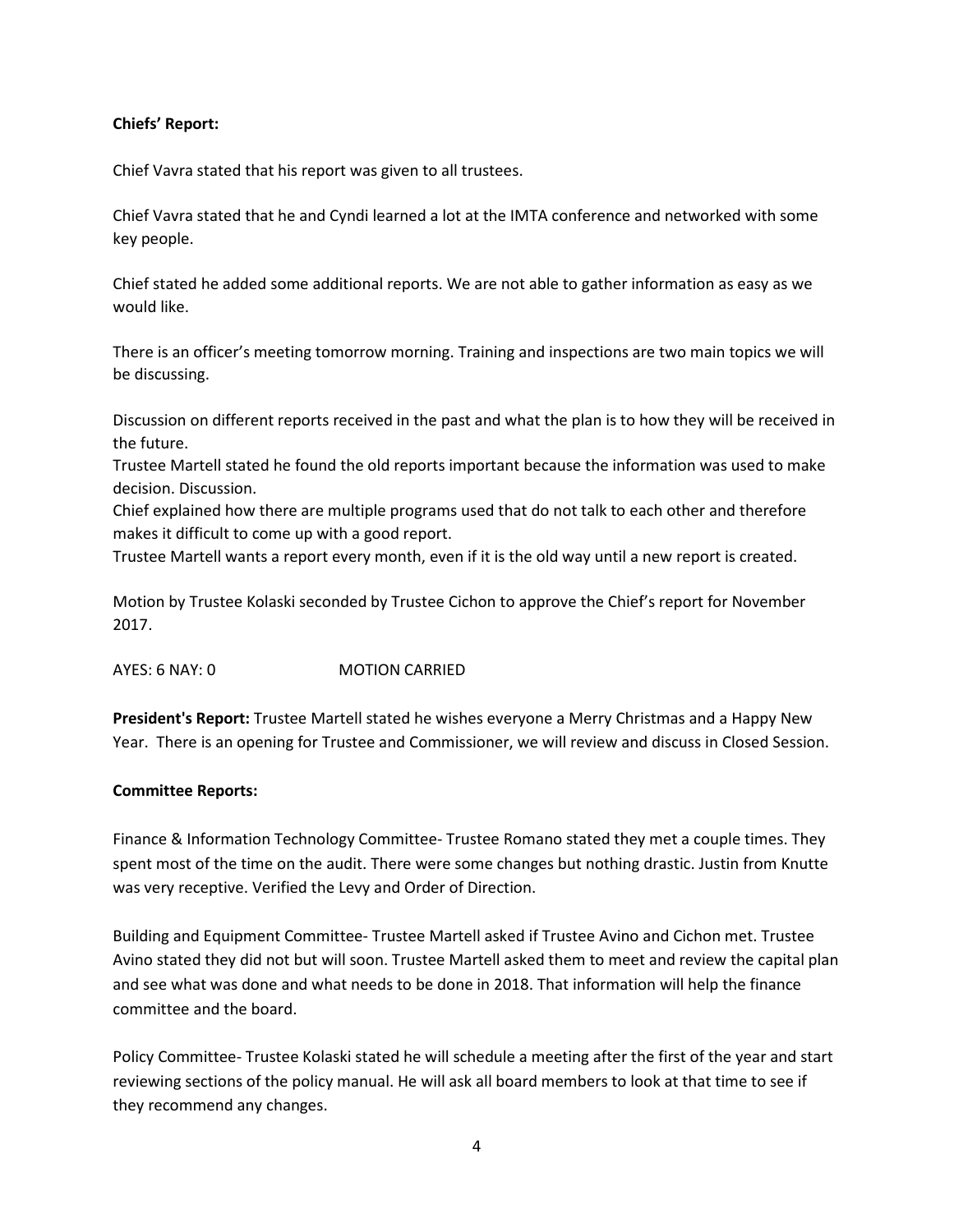Strategic Planning Committee- Trustee Martell stated we will meet in January, it would be better before the next board meeting.

Human Capital Committee- Trustee Skyba stated there is nothing to report.

Community Relations Committee-Trustee Avino stated there was approved minutes that he would like sent out to the rest of the board. Just had meeting last week to get the ball rolling on the next newsletter in March. Still working on the brother fire department.

Fire Commissioner & Pension Board Governance & Oversight Committee- Trustee Cichon stated there is a Fire Commissioner spot open. There is the entry level firefighter test going on. Chief stated there are 56 that applied and from the written the top 25 will go through the oral interview.

### **Old Business:**

Motion by Trustee Skyba and seconded by Trustee Romano to reject all previous bids for remounting of ambulance modules.

| Trustee Skyba; yes, Trustee Martell; yes,  |
|--------------------------------------------|
| Trustee Romano; yes, Trustee Kolaski; yes, |
| Trustee Avino; yes, Trustee Cichon; yes.   |
|                                            |

AYES: 6 NAY: 0 MOTION CARRIED

### **New Business**

Motion by Trustee Romano and seconded by Trustee Martell to accept the audit for the 2017 fiscal year as presented by Knutte & Associates.

Trustee Romano reviewed the key points of the audit. There is a reported negative 15 million dollars which says if we close and lock the doors and dissolve the District, there is 15 million dollars we owe. Trustee Martell reminded the Board that they own the audit and MD&A and that this is our report. They are now netting the liabilities of the Pension, OPEB and IMRF in with general fund which causes this number. Trustee Avino stated that we are not closing the doors. Discussion on sick time versus vacation time of firefighters.

Roll Call: Trustee Skyba; yes, Trustee Martell; yes, Trustee Romano; yes, Trustee Kolaski; yes, Trustee Avino; yes, Trustee Cichon; yes.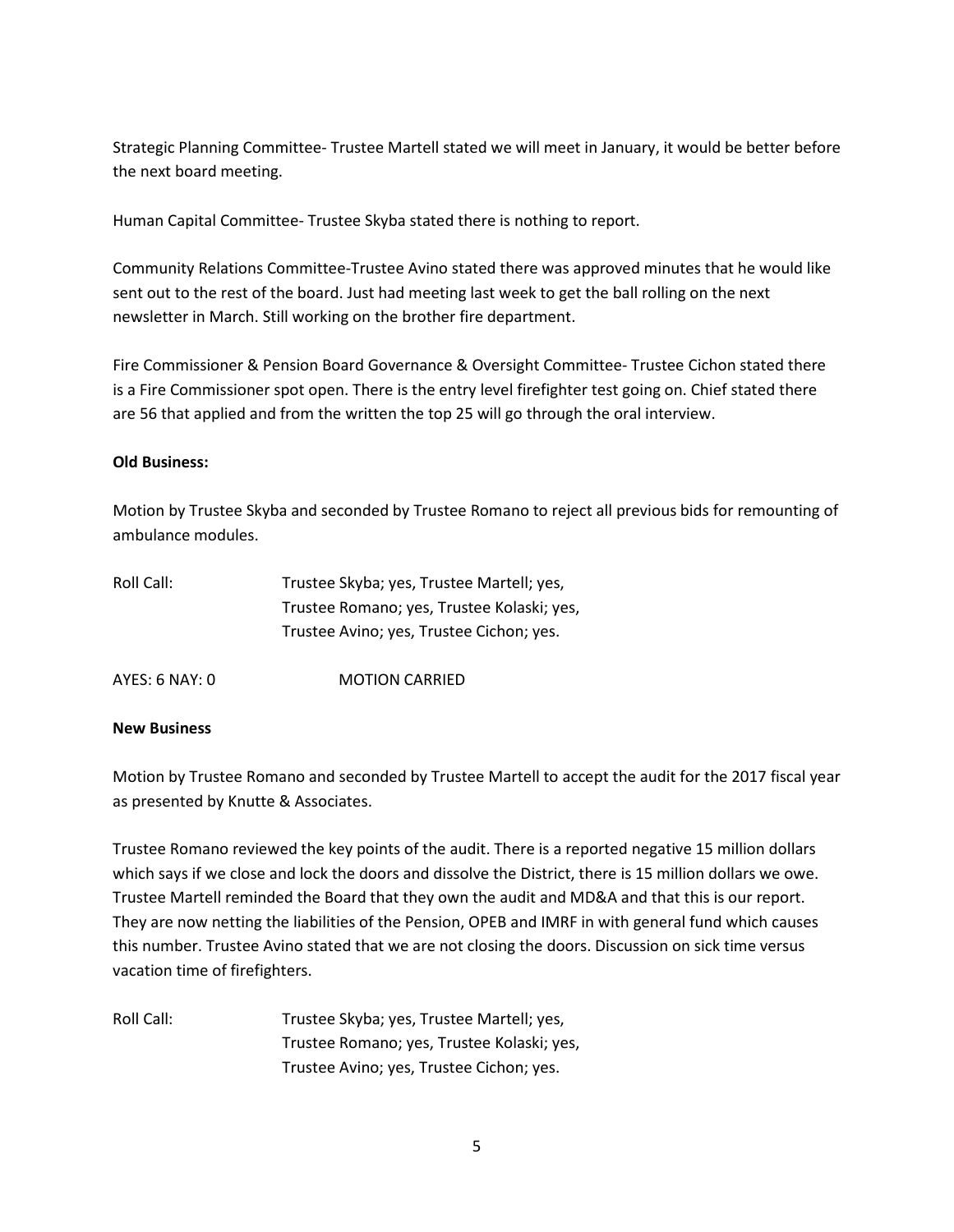### AYES: 6 NAY: 0 MOTION CARRIED

Motion by Trustee Romano and seconded by Trustee Kolaski to pass and approve Ordinance #17-4, the Norwood Park Fire Protection District 2017 Tax Levy.

Trustee Martell states that we are asking for 4.9% but probably will not get that, we will get CPI. Attorney Flaherty did review this document.

| Roll Call: | Trustee Skyba; yes, Trustee Martell; yes,  |
|------------|--------------------------------------------|
|            | Trustee Romano; yes, Trustee Kolaski; yes, |
|            | Trustee Avino; yes, Trustee Cichon; yes.   |

AYES: 6 NAY: 0 MOTION CARRIED

Motion by Trustee Romano and seconded by Trustee Skyba to pass and approve Ordinance #17-5, an Ordinance giving Cook County Clerk direction related to the 2017 Tax Levy.

| Roll Call: | Trustee Skyba; yes, Trustee Martell; yes,  |
|------------|--------------------------------------------|
|            | Trustee Romano; yes, Trustee Kolaski; yes, |
|            | Trustee Avino; yes, Trustee Cichon; yes.   |

AYES: 6 NAY: 0 MOTION CARRIED

Motion by Trustee Martell and seconded by Trustee Romano to approve the Liability insurance renewal with Corkill insurance, effective January 1, 2018 through January 1, 2019. The renewal policy at an annual cost of \$35,624.00.

Roll Call: Trustee Skyba; yes, Trustee Martell; yes, Trustee Romano; yes, Trustee Kolaski; yes, Trustee Avino; yes, Trustee Cichon; yes.

AYES: 6 NAY: 0 MOTION CARRIED

Motion by Trustee Martell and seconded by Trustee Avino to approve the renewal for Workers Compensation through Illinois Public Risk Fund, effective January 1, 2018 through January 1, 2019, at an estimated cost of \$177,489.

The Grant program will give \$12,384.00.

Roll Call: Trustee Skyba; yes, Trustee Martell; yes, Trustee Romano; yes, Trustee Kolaski; yes, Trustee Avino; yes, Trustee Cichon; yes.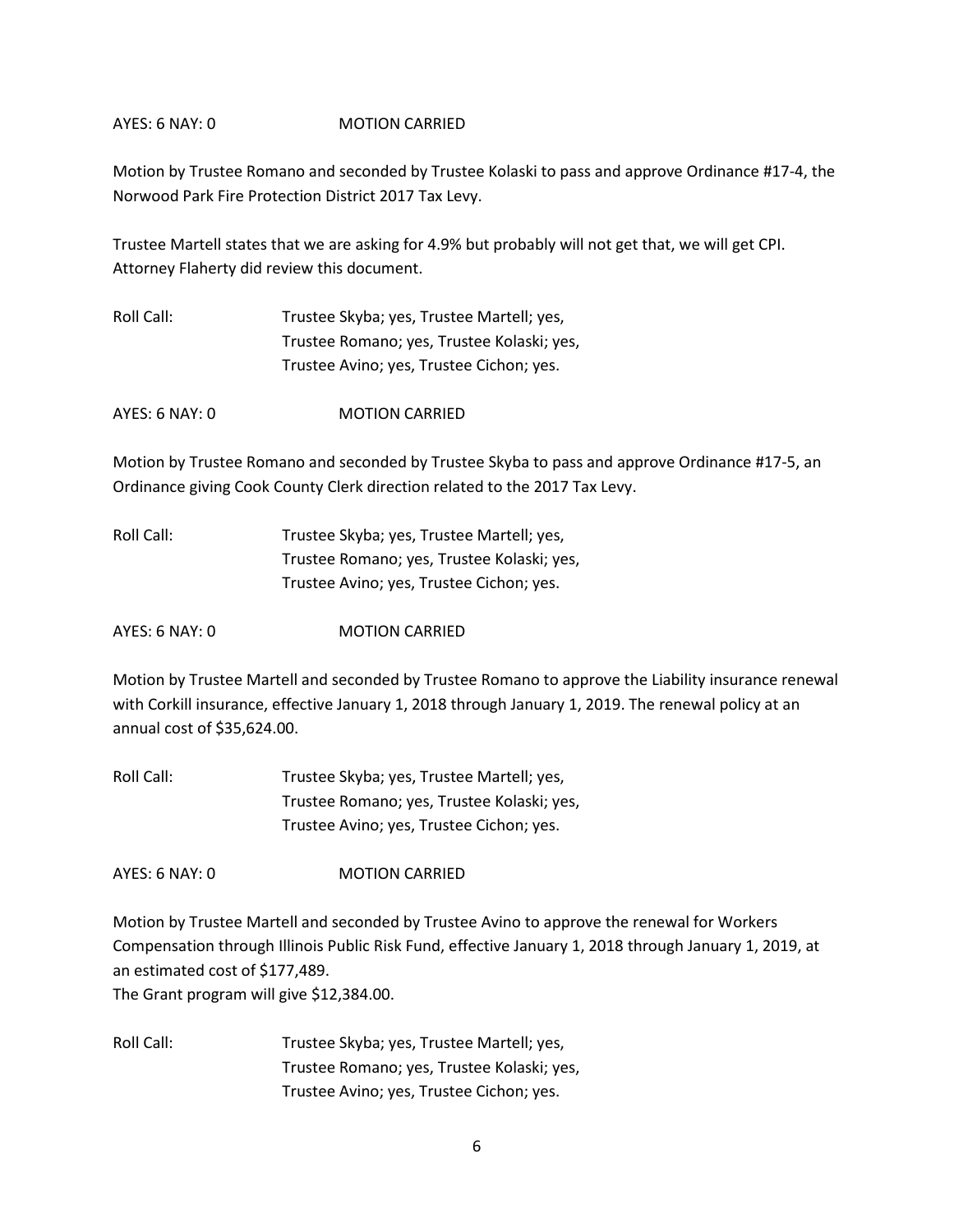## AYES: 6 NAY: 0 MOTION CARRIED

Chief Vavra discussed how the sexual harassment and molestation coverage is not as robust as additional coverage they offer. He is not sure that our liability is high to warrant it. The cost is \$538 for the additional coverage. Discussion. If decided to add, it will be on next month's agenda.

Motion by Trustee Martell and seconded by Trustee Cichon to approve the payout of elective sick time buyback to Randy Davis: 144 hours \$4,500.48.

Discussion of the buyback and why it was paid out at this time.

Roll Call: Trustee Skyba; yes, Trustee Martell; yes, Trustee Romano; yes, Trustee Kolaski; yes, Trustee Avino; yes, Trustee Cichon; yes.

AYES: 6 NAY: 0 MOTION CARRIED

Motion by Trustee Kolaski and seconded by Trustee Cichon to release request for sealed bids for remount of ambulance module on 2018 Chassis per specification and returned by December 29, 2017 for opening at January 8, 2018 meeting.

Trustee Martell asked how many ambulances will be remounted. Chief explained that the bid is asking for both one ambulance and two over the time span of one year. Discussion.

Roll Call: Trustee Skyba; yes, Trustee Martell; yes, Trustee Romano; yes, Trustee Kolaski; yes, Trustee Avino; yes, Trustee Cichon; yes.

AYES: 6 NAY: 0 MOTION CARRIED

Motion by Trustee Skyba and seconded by Trustee Romano to release request for sealed proposal for interior/exterior surveillance camera system and recorder per project specifications and returned by December 29, 2017 for opening at January 8, 2018 meeting.

Trustee Kolaski had a question regarding the time frame of software support. Discussion.

Roll Call: Trustee Skyba; yes, Trustee Martell; yes, Trustee Romano; yes, Trustee Kolaski; yes, Trustee Avino; yes, Trustee Cichon; yes.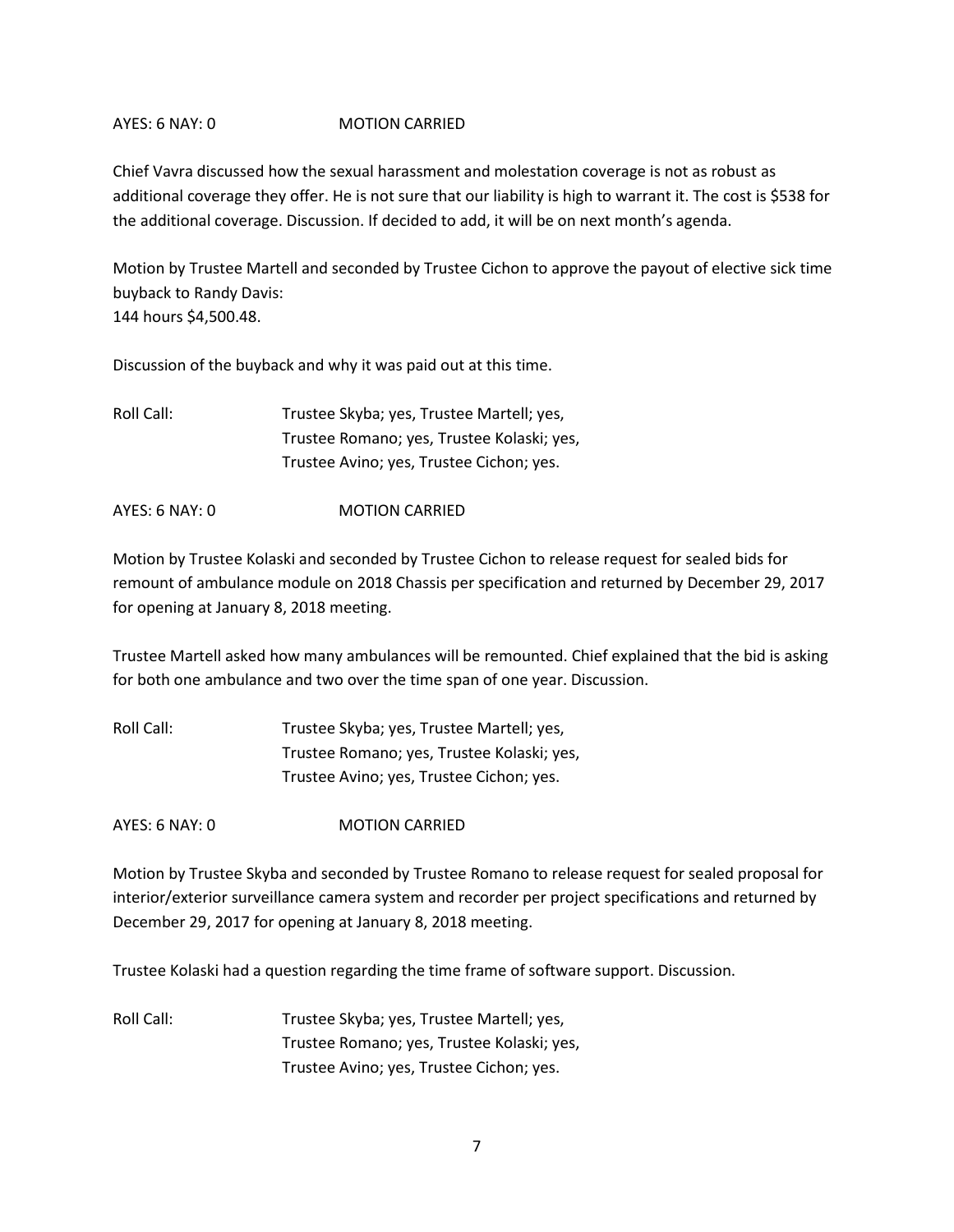### AYES: 6 NAY: 0 MOTION CARRIED

Motion by Trustee Kolaski and seconded by Trustee Avino to release request for sealed proposal for VOIP telephone system per project specifications and returned by December 29, 2017 for opening at January 8, 2018 meeting.

| Roll Call: | Trustee Skyba; yes, Trustee Martell; yes,  |
|------------|--------------------------------------------|
|            | Trustee Romano; yes, Trustee Kolaski; yes, |
|            | Trustee Avino; yes, Trustee Cichon; yes.   |
|            |                                            |

AYES: 6 NAY: 0 MOTION CARRIED

Motion by Trustee Avino and seconded by Trustee Cichon to release request for sealed proposal for information technologies services per project specification and returned by December 29, 2017 for opening at January 8, 2018 meeting.

Trustee Martell stated that this is for IT services for the District. He states that his issue is that it is a three year contract with two optional one year extensions with approval of the board. Board wants it to read, one year contract with two individual optional one year extensions with approval of the board.

Trustee Romano asked if this includes the Website, Chief stated it does not. Discussion. Trustee Avino stated that the website is very important and it needs to be a priority.

Roll Call: Trustee Skyba; yes, Trustee Martell; yes, Trustee Romano; yes, Trustee Kolaski; yes, Trustee Avino; yes, Trustee Cichon; yes.

AYES: 6 NAY: 0 MOTION CARRIED

Motion by Trustee Romano and seconded by Trustee Cichon to approve one time payout of unused vacation time to Chief Vavra of 61 hours- \$3,783.22 for calendar year 2017.

Trustee Martell stated this is not part of the contract and is a one-time payment. Trustee Skyba asked how this happened. Chief explained the what led to him not using all his days.

Roll Call: Trustee Skyba; yes, Trustee Martell; yes, Trustee Romano; yes, Trustee Kolaski; yes, Trustee Avino; yes, Trustee Cichon; yes.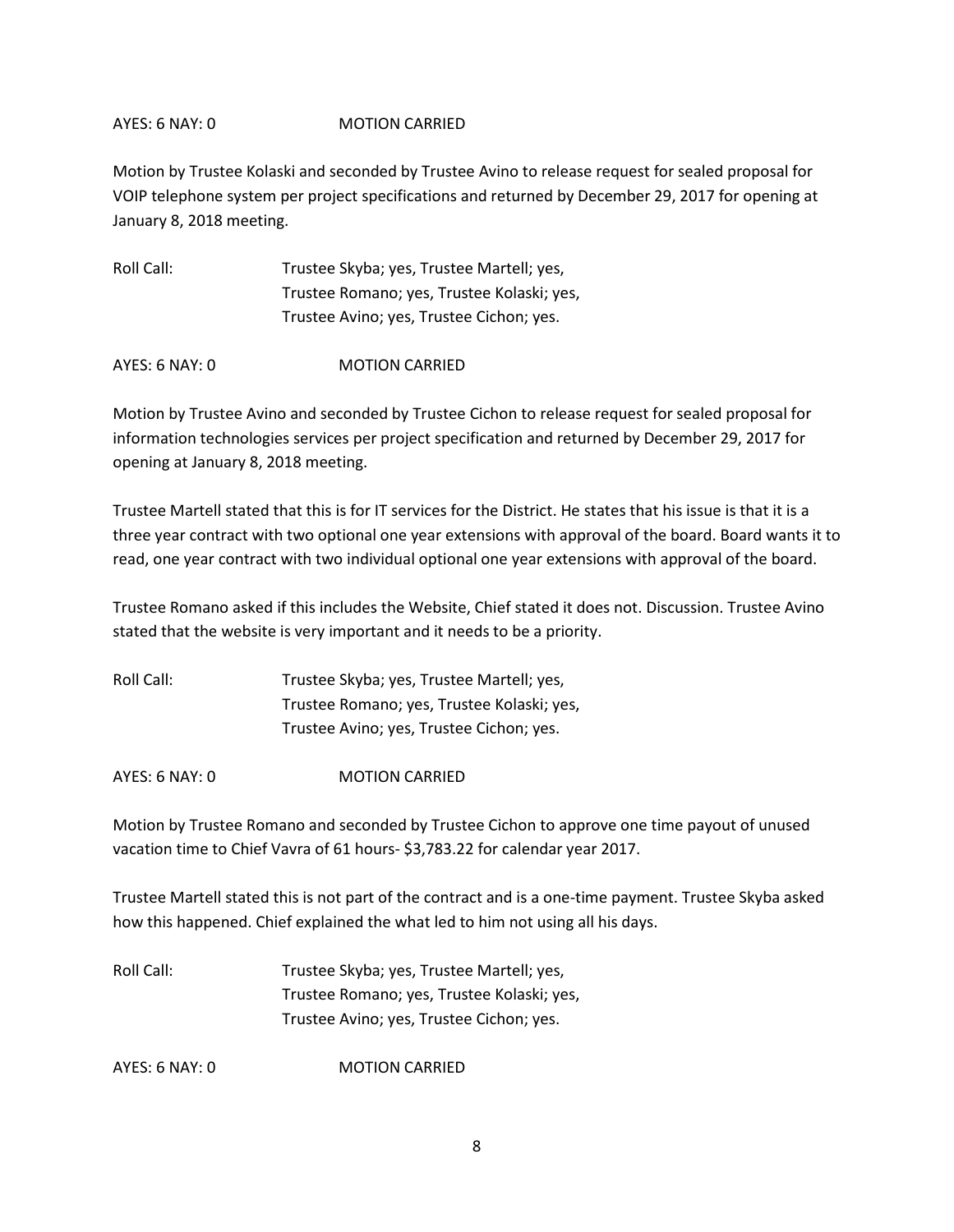Motion by Trustee Martell and seconded by Trustee Skyba to ratify the cost of the preventative maintenance to Engine 101 for \$14,360.96 by Global Emergency Products.

Chief explained what the cost of this included. Discussed different Global bills.

Roll Call: Trustee Skyba; yes, Trustee Martell; yes, Trustee Romano; yes, Trustee Kolaski; yes, Trustee Avino; yes, Trustee Cichon; yes.

AYES: 6 NAY: 0 MOTION CARRIED

Motion by Trustee Martell and seconded by Trustee Avino to approve the payment of \$3,550.00 to IFCA Educational and Research Foundation for Leigh Unger's Chief Fire Officer 2017 program.

Trustee Skyba asked how this is paid (if it is pre-paid). Chief stated he is completed this month and we have received the invoice.

| Roll Call: | Trustee Skyba; yes, Trustee Martell; yes,  |
|------------|--------------------------------------------|
|            | Trustee Romano; yes, Trustee Kolaski; yes, |
|            | Trustee Avino; yes, Trustee Cichon; yes.   |

AYES: 6 NAY: 0 MOTION CARRIED

Trustee Romano discussed how there is a calendar put together every year for the trustees with important dates and would like the Chief to make sure it is done again. He would also like to have added filing dates.

Motion by Trustee Avino and seconded by Trustee Cichon to go into Closed Session Pursuant to Section (2)(c)(1) of the Open Meetings Act (to discuss the appointment, employment, compensation, discipline, performance or dismissal of specific employees of the public body); and/or section (2)(c)(11) of the Act (pending, probable or imminent litigation) and 5 ILCS 120/2(c)(3) Selection of a person to fill a public office.

Went in Closed Session at 9:09 PM

Returned from Closed Session at 10:10 PM, no decision made, no votes taken.

Roll Call: Trustee Skyba; yes, Trustee Martell; yes, Trustee Romano; yes, Trustee Kolaski; yes, Trustee Avino; yes, Trustee Cichon; yes, Fire Chief/Administrator Vavra; yes.